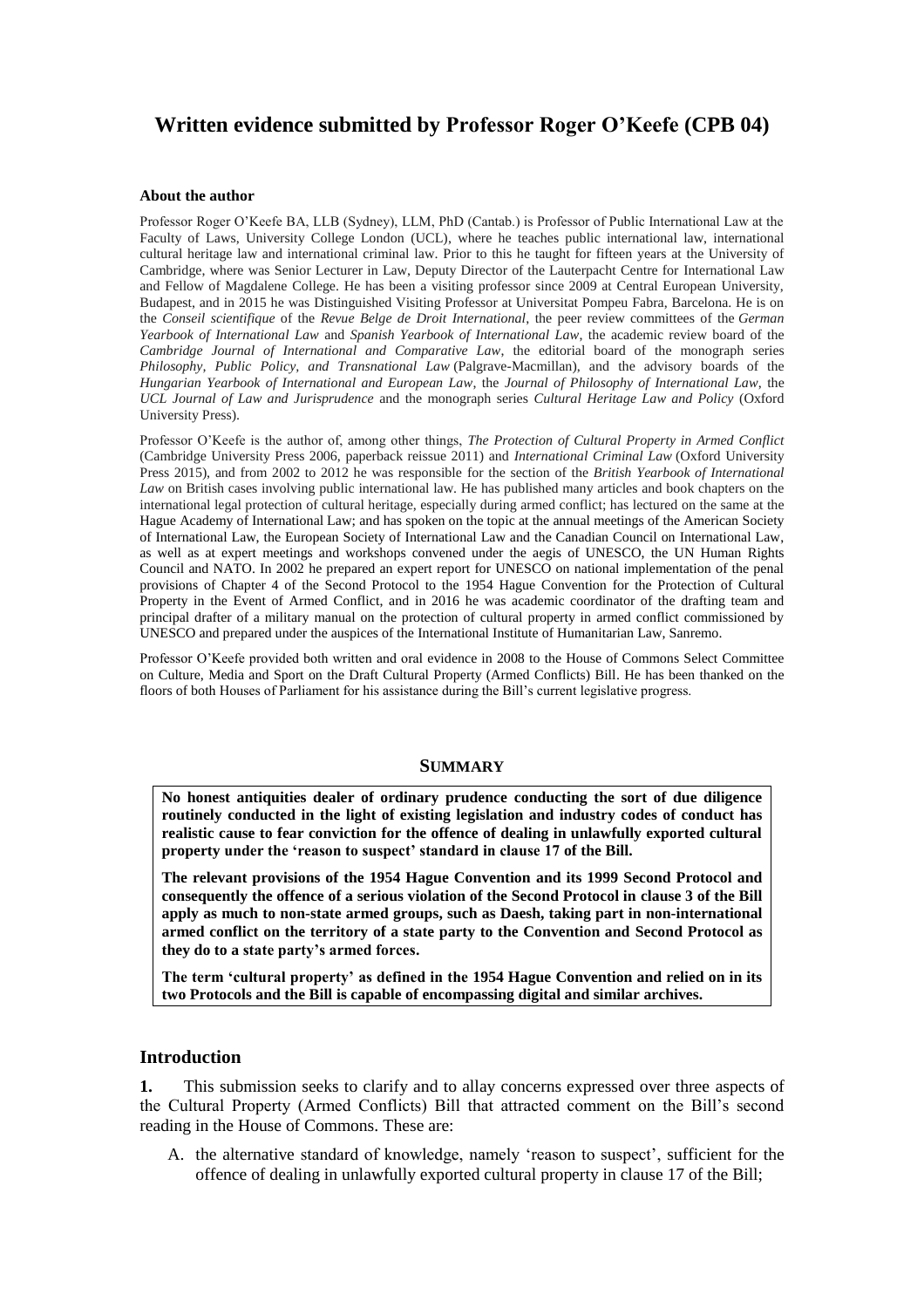- B. the applicability of the relevant provisions of the 1954 Hague Convention on the Protection of Cultural Property in the Event of Armed Conflict and its 1999 Second Protocol, and therefore of the offence of a serious violation of the Second Protocol in clause 3 of the Bill, to non-state armed groups such as Daesh; and
- C. the applicability of the definition of 'cultural property' in article 1 of the 1954 Hague Convention, as adopted in turn by the First and Second Protocols to the Convention and the Bill, to digital and similar archives.

On none of these points, it is submitted, is there any need, as some honourable members intimated on second reading, either for amendment of the Bill or, at the international level, for seeking revision of the 1954 Hague Convention or its Second Protocol.

## **A. Dealing in Unlawfully Exported Cultural Property and 'Reason to Suspect'**

**2.** During the second reading of the Bill, several honourable members of the House articulated concerns expressed by some UK antiquities dealers as to the effect on their trade and even their liberty of the alternative *mens rea* of the offence of dealing in unlawfully exported cultural property provided for in clause 17(1). With the greatest of respect, these concerns—which, it has to be said, follow in a long line of concerns expressed by UK antiquities dealers each time Her Majesty's Government moves to tighten the regulation of their activities—are overstated. No honest antiquities dealer of ordinary prudence who conducts the sort of routine due diligence already conducted in the light of existing legislation and industry codes of conduct has realistic cause to fear prosecution, let alone conviction, under clause 17(1) of the Bill as it stands.

**3.** The offence provided for in clause 17(1) is committed if a person deals in unlawfully exported cultural property knowing or, in the alternative, 'having reason to suspect' that it has been unlawfully exported. Clause 16(1) defines 'unlawfully exported cultural property' to mean cultural property unlawfully exported from occupied territory. Clause 16(5) states that, in determining whether territory is occupied, regard must be had to the established international legal definition of occupied territory found in article 42 of the 1907 Hague Regulations respecting the Laws and Customs of War on Land. (For its part, clause 16(6) provides that, in any proceedings where an issue arises as to whether cultural property has been unlawfully exported, a certificate by the Secretary of State is conclusive evidence as to whether territory was occupied at the time, although this does not assist a dealer in ascertaining in advance whether cultural property was unlawfully exported.)

**4.** Clause 17(1) is directly comparable to, although less stringent than, two existing legislative provisions applicable to the UK antiquities trade. Under article 8(2) of the Iraq (United Nations Sanctions) Order 2003 (SI 2003/1519), made pursuant to section 1 of the United Nations Act 1946 (1946 c. 45), persons who hold or control any item of illegally removed Iraqi cultural property and who fail to cause the transfer of that item to a constable are guilty of an offence unless they prove that they did not know 'and had no reason to suppose' that the item was illegally removed Iraqi cultural property. ('Illegally removed Iraqi cultural property' is defined in article 8(4) of the Order to mean Iraqi cultural property and any other item of archaeological *etc* importance illegally removed from any location in Iraq since 6 August 1990.) Likewise, under article 8(3) of the Order, persons who deal in any item of illegally removed Iraqi cultural property are guilty of an offence unless they prove that they did not know 'and had no reason to suppose' that the item was illegally removed Iraqi cultural property. The standard of 'reason to suppose' sufficient for conviction under articles 8(2) and 8(3) of the Order is, as will be evident, on all fours with the standard of 'reason to suspect' sufficient under clause  $17(1)$  of the Bill. Articles  $8(2)$  and  $8(3)$  of the Iraq (United Nations Sanctions) Order 2003 are more demanding, however, than clause 17(1) of the Bill insofar as the onus under them lies on any persons dealing in illegally removed Iraqi cultural property to prove that they had no reason to suppose that the property was such, rather than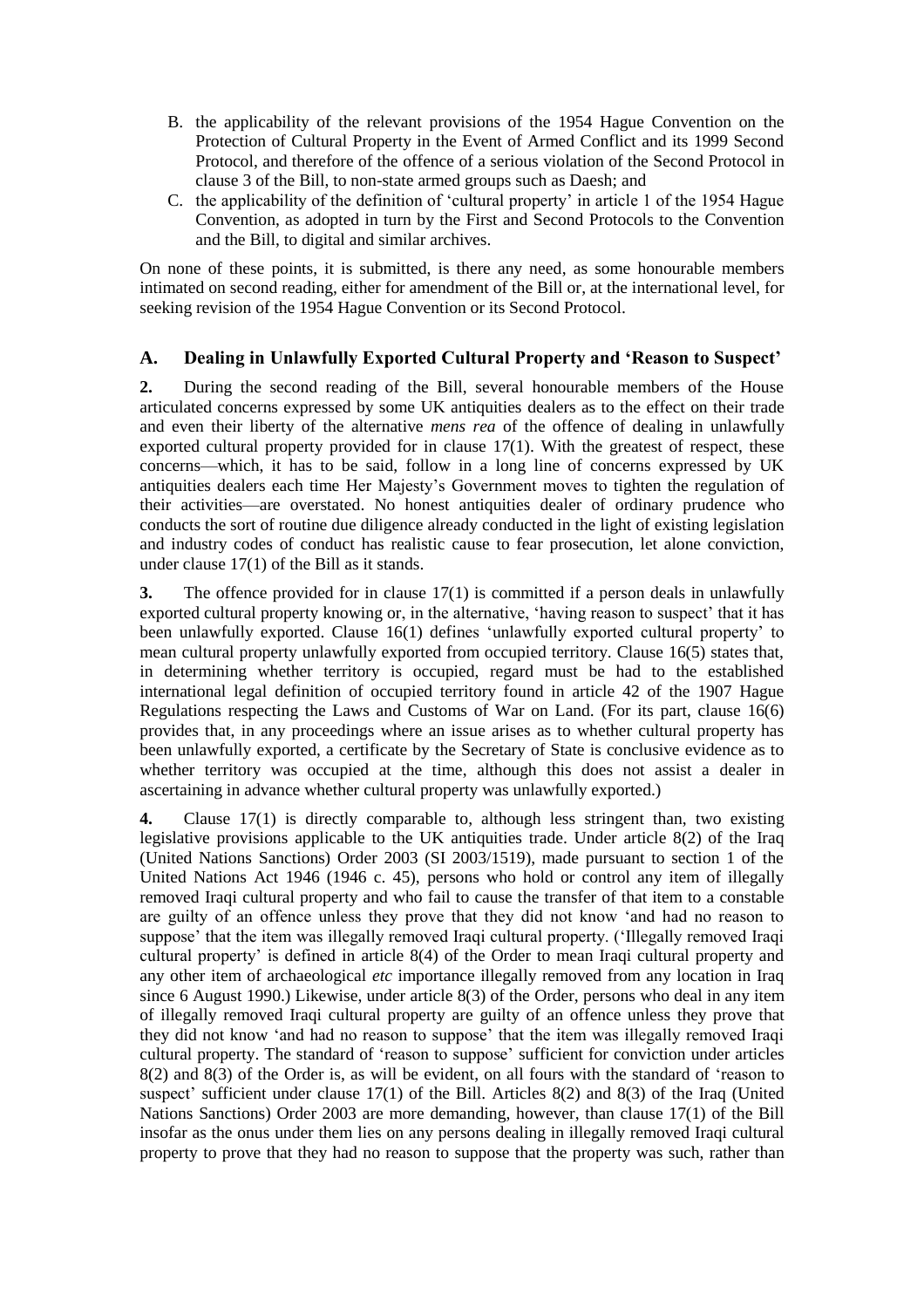on the prosecution to prove—as it must under clause  $17(1)$ —that they did have reason. No UK antiquities dealer has been unjustly convicted under the provisions of the Order.

**5.** Clause 17(1) of the Bill is also comparable to the terms of the import prohibition imposed, by operation of article 11c(1) of Council Regulation (EU) 36/2012, on Syrian cultural property and other goods of archaeological *etc* importance 'where there are reasonable grounds to suspect' that the goods have been removed from Syria without the consent of their legitimate owner or have been removed in breach of Syrian law or international law. Although the relevant offences provided for under domestic law by way of article 12A of the Export Control (Syria Sanctions) Order 2013 (SI 2013/2012) and sections 50 and 170 of the Customs and Excise Management Act 1979 (1979 c. 2) require actual intent to evade the import ban effected by article 11c(1) of Council Regulation (EU) 36/2012, the requisite standard of knowledge on the part of the defendant that the goods have been removed from Syria without the consent of their legitimate owner or have been removed in breach of Syrian law or international law is, as per article  $11c(1)$ , 'reasonable grounds to suspect'. Again, no UK antiquities dealer has been unjustly convicted under these provisions.

**6.** Honest UK antiquities dealers of ordinary prudence already conduct thorough due diligence as to provenance before dealing in an item of cultural property originating in foreign territory. This includes, in relevant cases, obtaining appropriate legal advice. This is not only a pragmatic precaution in the light of articles 8(2) and 8(3) of the Iraq (United Nations Sanctions) Order 2003, article 12A of the Export Control (Syria Sanctions) Order 2013 and sections 50 and 170 of the Customs and Excise Management Act 1979, as well as of the generally applicable but more lenient section 1(1) of the Dealing in Cultural Objects (Offences) Act 2003 (2003 c. 27) (providing for the offence of dealing in tainted cultural objects) and of the criminal law on handling stolen goods. It is also required by the Code of Conduct of the Antiquities Dealers Association (ADA) and the Code of Conduct of the Association of International Antiquities Dealers (AIAD). To this extent, clause 17(1) of the Bill asks little more of UK antiquities dealers than honesty, prudence and both the existing law and industry standards presently do.

**7.** The specific concern, however, on the part of some honourable members of the House in relation to clause 17(1) of the Bill would appear to be that ascertaining in advance, in accordance with clause 16(5), whether given foreign territory was occupied at a given time is so difficult that even honest, prudent antiquities dealers will be at unwitting risk of conviction, with the upshot that they will avoid dealing altogether in cultural property that they have reason to suspect was exported from any foreign territory after the entry into force in 1956 of the 1954 Hague Convention and its 1954 First Protocol.

**8.** With respect, the concern is misplaced. All antiquities dealers need do is to obtain appropriate legal advice, as they doubtless do already in a wide range of situations. A competent barrister with a specialization in public international law, of which today London boasts an embarrassment of riches unequalled in the world, could readily provide an answer to whether, at a given time, particular foreign territory was or could reasonably be said to have been occupied within the meaning of international law. It is a routine matter of applying to the facts, as per clause 16(5) of the Bill, the international legal definition of occupied territory in article 42 of the 1907 Hague Regulations and of taking account of any express or implied legal characterization of those facts by states, international organizations and international courts and tribunals. Indeed, a competent barrister versed in public international law could compile in relatively short order a year-by-year list from 1956 onwards of foreign territory that was or could reasonably be said to have been occupied. This is effectively conceded by those UK antiquities dealers who complain that the government has declined to date to furnish them, in what would amount to the provision of free legal advice, with a list of every territory considered occupied at one time or another since 1956.

**9.** In short, the usual due diligence as to provenance can be expected to alert antiquities dealers as to when and from where a given item of cultural property was or may have been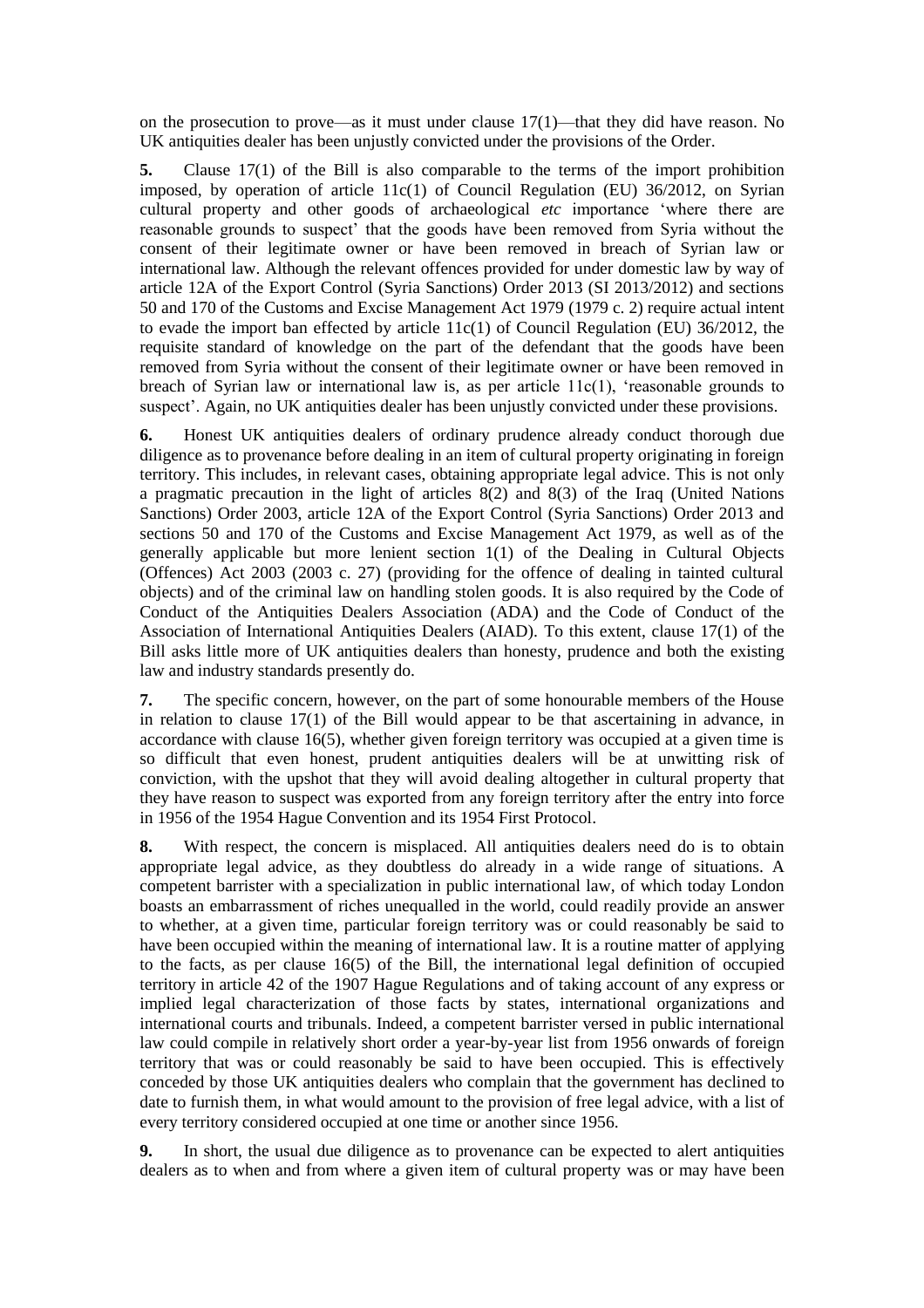exported, and with this information they will be in a position to ascertain, on the basis of readily-available legal advice, whether any such foreign territory was or could reasonably be said to have been occupied at the time of the export. There is no realistic possibility of the prosecution under clause 17(1) of the Bill as it stands of honest antiquities dealers of ordinary prudence for unwittingly dealing in cultural property exported from occupied territory since 1956. If the facts and law give them reason to suspect that an item of cultural property was so exported, they can avoid dealing in that item. Conversely, if neither the facts nor the law gives them reason to suspect that the item was exported from occupied territory, they can deal in the item with confidence, secure in the knowledge that no prosecutor could prove beyond reasonable doubt that they did in fact have reason so to suspect.

## **B. The 1954 Hague Convention and Second Protocol and Non-State Armed Groups**

**10.** The second reading of the Bill revealed, with the utmost respect, confusion on the part of many honourable members of the House as to the applicability to non-state armed groups such as Daesh (so-called 'Islamic State') of the 1954 Hague Convention and its Second Protocol and, with them, of the offence of a serious violation of the Second Protocol provided for in clause 3 of the Bill. (Note, for the avoidance of doubt, that serious violations of the Second Protocol encompass criminal acts in violation of the Convention.) Contrary to what some honourable members appear to believe, there is no need for the government to pursue at the international level the revision of the Convention and Second Protocol—of which, as it is, there is not the remotest possibility—to encompass such groups.

**11.** The relevant provisions of the 1954 Hague Convention and its Second Protocol, including the criminal provisions of Chapter 4 of the latter, apply as much during noninternational armed conflict as during international armed conflict. This is made clear in article 19(1) of the Convention and article 22(1) of its Second Protocol. As a consequence, these provisions apply as much to any non-state armed group, such as Daesh, taking part in a non-international armed conflict as they do to a state's armed forces in either type of conflict. The sole limitation on the application to non-state armed groups of the relevant provisions of the 1954 Hague Convention and Second Protocol is whether the state on whose territory the non-international armed conflict occurs is party to the Convention and Second Protocol. (Note that there is no legal requirement that the non-state armed group consent to the application to it of the Convention and Second Protocol.)

**12.** In this light, the offence of a serious violation of the Second Protocol provided for in clause 3 of the Bill, which gives effect in domestic law to the offence of a serious violation of the Second Protocol provided for in Chapter 4 of the Protocol, applies not only to the members of the armed forces of a state party to the 1954 Hague Convention and Second Protocol but also to members of any non-state armed group taking part in a non-international armed conflict on the territory of a state party to the Convention and Protocol. Putting it simply, the offence of a serious violation of the Second Protocol provided for in the Bill will in future cover acts such as those perpetrated in Iraq and Syria by Daesh and Al-Qaeda and those committed by Ansar Dine and AQIM in Mali.

**13.** With respect, honourable members appear to have confused the scope of application of the core provisions of the Convention and the provisions, excepting article 9, of its Second Protocol, and thereby of the criminal provisions of Part 2, including clause 3, of the Bill, with the scope of application of the Convention's First Protocol and of article 9 of its Second, and thereby of the criminal provisions of Part 4 of the Bill, including clause 17, which establishes the wholly different offence of dealing in unlawfully exported cultural property. The First Protocol and article 9 of the Second, along with clause 17 of the Bill, apply only in respect of occupied territory within the meaning of international law, and in international law territory is considered occupied only when the military forces of a foreign state—and not of a non-state armed group—establish and exercise authority over it.